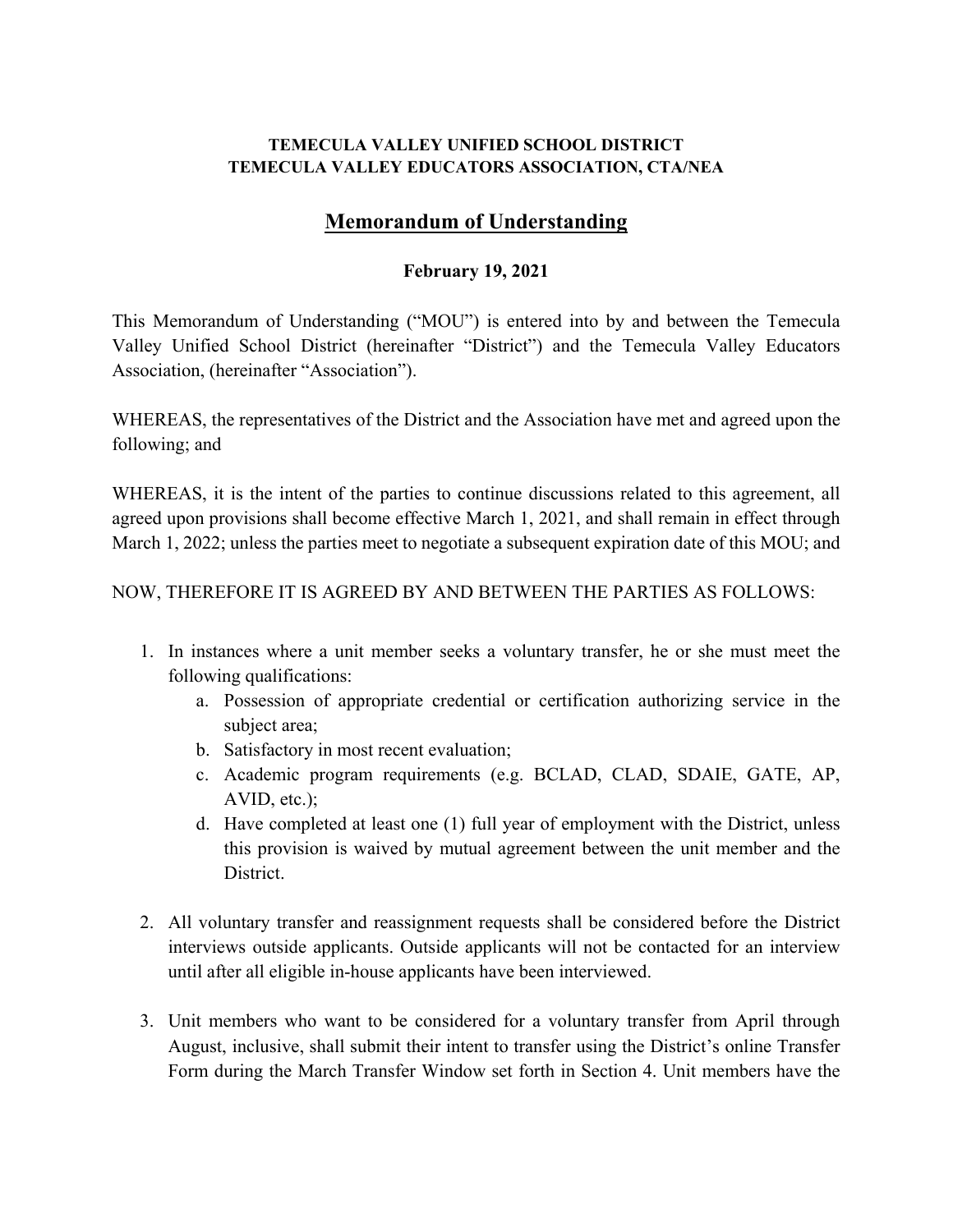option to submit an updated resume based upon recent training and/or experience to Human Resources Development.

4. There will be one "Transfer Window" each school year. The window will be one (1) month long. The transfer window is as follows:

| <b>Transfer</b> | <b>Window Opening</b> | <b>Window Closing</b> | <b>Transfer Request Effective</b> |
|-----------------|-----------------------|-----------------------|-----------------------------------|
| <b>Window</b>   | Date                  | Date                  | <b>Dates</b>                      |
| March           | First CE Workday in   | First CE Workday in   | First CE Workday After Closing    |
|                 | March                 | April                 | of the March Transfer Window      |

Prior to the opening of the March transfer window, the District and TVEA will notify unit members via email of the transfer window dates and provide a link to the online transfer forms.

- 5. Unit members who are notified that they are going to be involuntarily transferred may submit a request for voluntary transfer within ten (10) workdays of the notification without regard to the transfer windows described in Article 12.3.1
- 6. During the transfer window, unit members who desire to transfer to another District work site must submit a request for transfer utilizing the District's online transfer form in accordance with Section 3 above.
	- a. It is the responsibility of the unit member requesting a transfer to submit his/her request utilizing the District's online transfer form by 5:00 p.m. on the first CE workday of April. Transfer requests for April to August will not be accepted outside the transfer window. Unit members who miss the transfer window may apply for a posted position as an outside applicant and their application will be processed in the same manner as any other outside applicant.
	- b. Unit members who submit a transfer request during the transfer window will be considered for requested transfers only after the transfer window closes.
	- c. Unit members who submit transfer requests during the March transfer window will remain on the District Transfer List until September 1st of each year. The list shall be purged each September 1<sup>st</sup>. For positions posted from September 1st to the close of the March Transfer Window, unit members may submit a transfer request using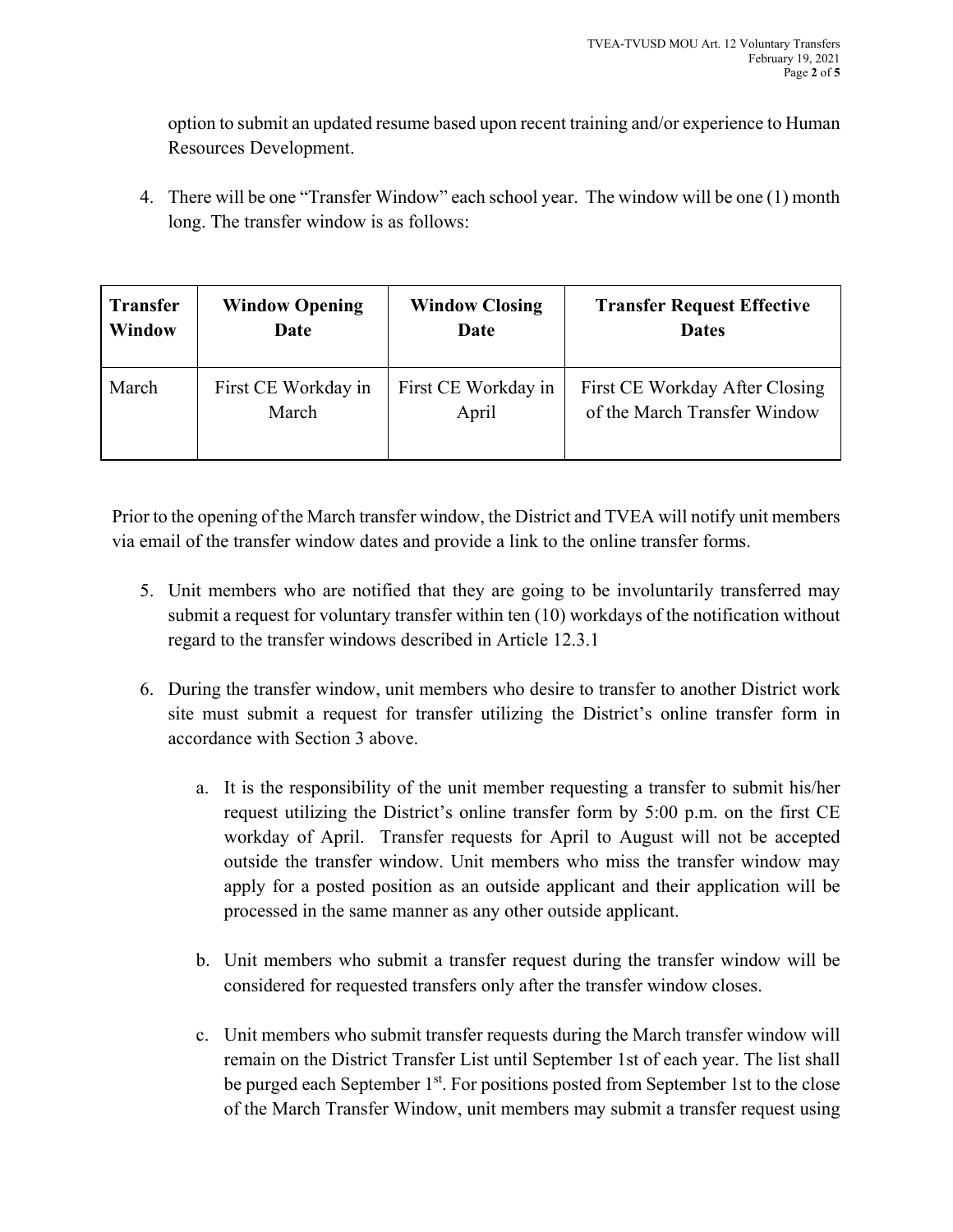Digital Appendix J for positions in accordance with sections 12.2 and 12.3 of the Collective Bargaining Agreement. The District shall post, five (5) working days after the posting date, at all work sites, a list of all vacancies, promotional positions and new positions, which occur during the school year and for the following school year, upon knowledge of the vacancies. The District shall make the list available to the Association.

- d. The District shall maintain a list of all electronically submitted transfer requests and shall share this list with the Association President following the close of the March transfer window. Site administration will receive access to the names of candidates interviewing for positions only.
- e. When an opening exists, the District will review all requests for transfer on the District Transfer List and interview all qualified unit members who have requested consideration for the specific site and position. The District shall make every effort to provide applicants with a status update within five (5) days of the interview.
- f. If there are five (5) or fewer internal applicants for a position, the District shall conduct individual interviews. Reasonable effort shall be made to hold interviews outside of the work day.
- g. Voluntary transfer/placement shall be based upon the following non-ordered criteria:
	- i. Interview
	- ii. Program Requirements
	- iii. Experience in assignment and/or Credential
- h. Finalists may be observed provided all finalists are observed. Finalists observed by the interviewing administrator within the last two (2) years may be exempt from this observation.
- i. A voluntary transfer may be denied if a unit member is working under an Assistance Plan/Improvement Plan, is a "referred teacher" in the PAR program, or does not have the proper certification to instruct English Learners at the time of interviewing for the position.
- 7. A unit member who meets the qualification criteria enumerated in Section 1 shall be granted an interview for any position for which he/she has submitted a transfer request.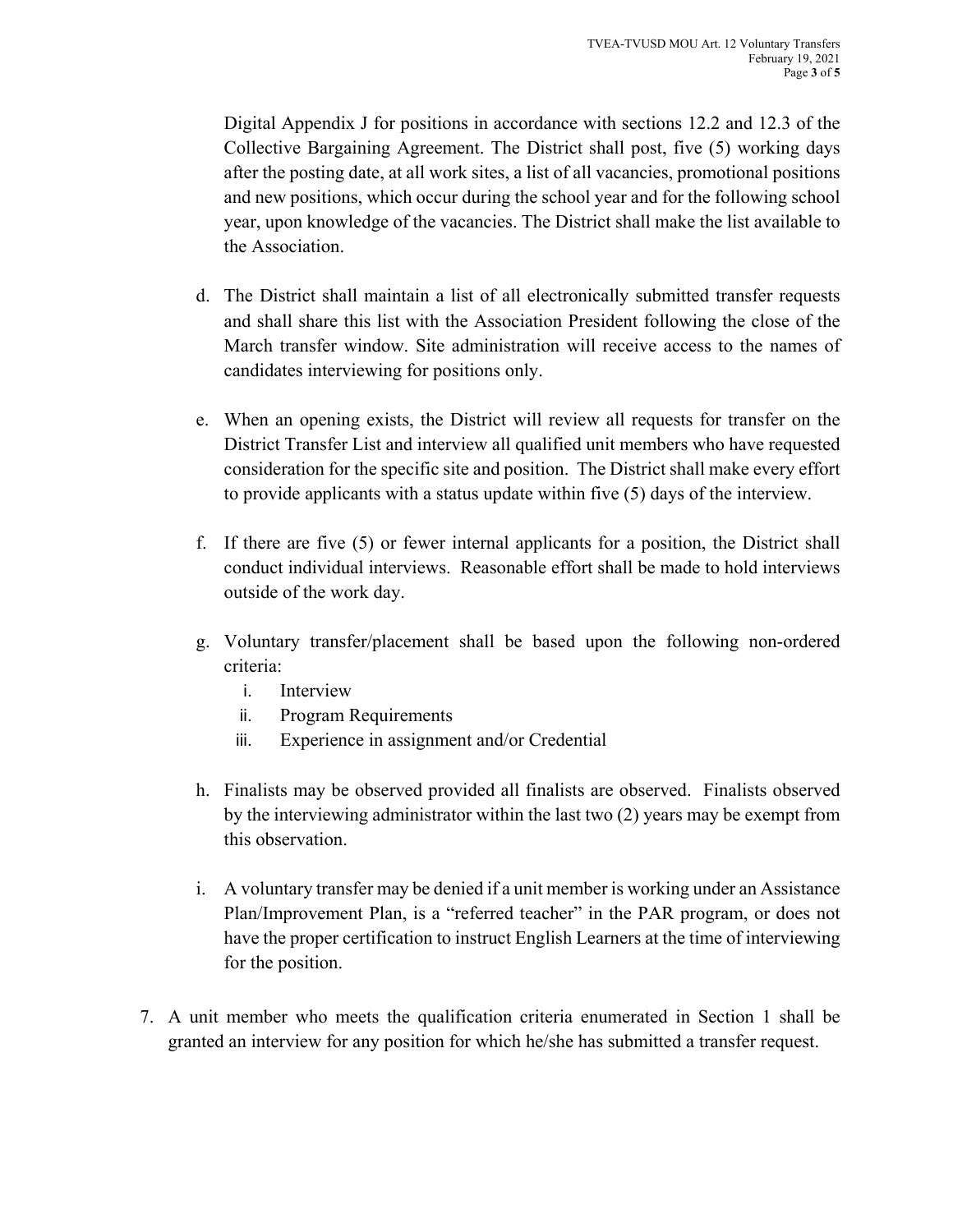- 8. If a unit member's request for a voluntary transfer is denied, the unit member shall, upon request, be provided a written explanation for the denial by the Superintendent or designee.
- 9. In no case may a unit member "bump" another unit member in the school or District in order to acquire a particular assignment.
- 10. In the event a vacancy occurs for specialist positions, such as but not limited to Language Arts Specialist, Supplemental Support Specialist, Math Specialists, etc., or for positions that are not on the current year's Voluntary Transfer Forms, unit members will be informed of its posting via email. Unit members shall apply for posted vacancies using a position specific Digital Appendix J. The position will close five (5) working days after the posting date.
- 11. The District reserves the right to utilize a Candidate Pool hiring model. In these situations, the District maintains a list of outside applicants for more commonly filled positions. In the event a member is not on the current year's Voluntary Transfer List and wants to apply for transfer during the time that the District is using the Outside Candidate Pool model, that member shall not be required to participate in a "screening only" interview.
- 12. Inside transfer candidates who interviewed and were not selected for a position after the closing of the March transfer window, prior to the summer recess, shall be considered for future positions at the same site, without an additional interview, prior to the District considering outside pool candidates. This paragraph shall apply to the time period between April 1 and September 1 of each school year.
- 13. In the event that a particular site has an employee working less than full-time (e.g. a partial assignment or job share), the District may increase the employee up to a full time assignment without interviewing transfer applicants, provided both the employee and site administrator agree with the increase. Additionally, if an employee splits time between more than one site, the employee may, upon mutual agreement with the site administrator, be placed in up to a full-time assignment at one of the sites without the need for the site to interview transfer candidates. This provision may not be used to increase an employee's assignment beyond a 1.0 FTE.
- 14. This agreement shall temporarily suspend sections 12.2 and 12.3 (From April through August) of the collective bargaining agreement and shall have no impact on sections 12.1, 12.4, and 12.5.
- 15. This MOU shall supersede the Voluntary Transfer MOU signed by the parties on February 20, 2020.